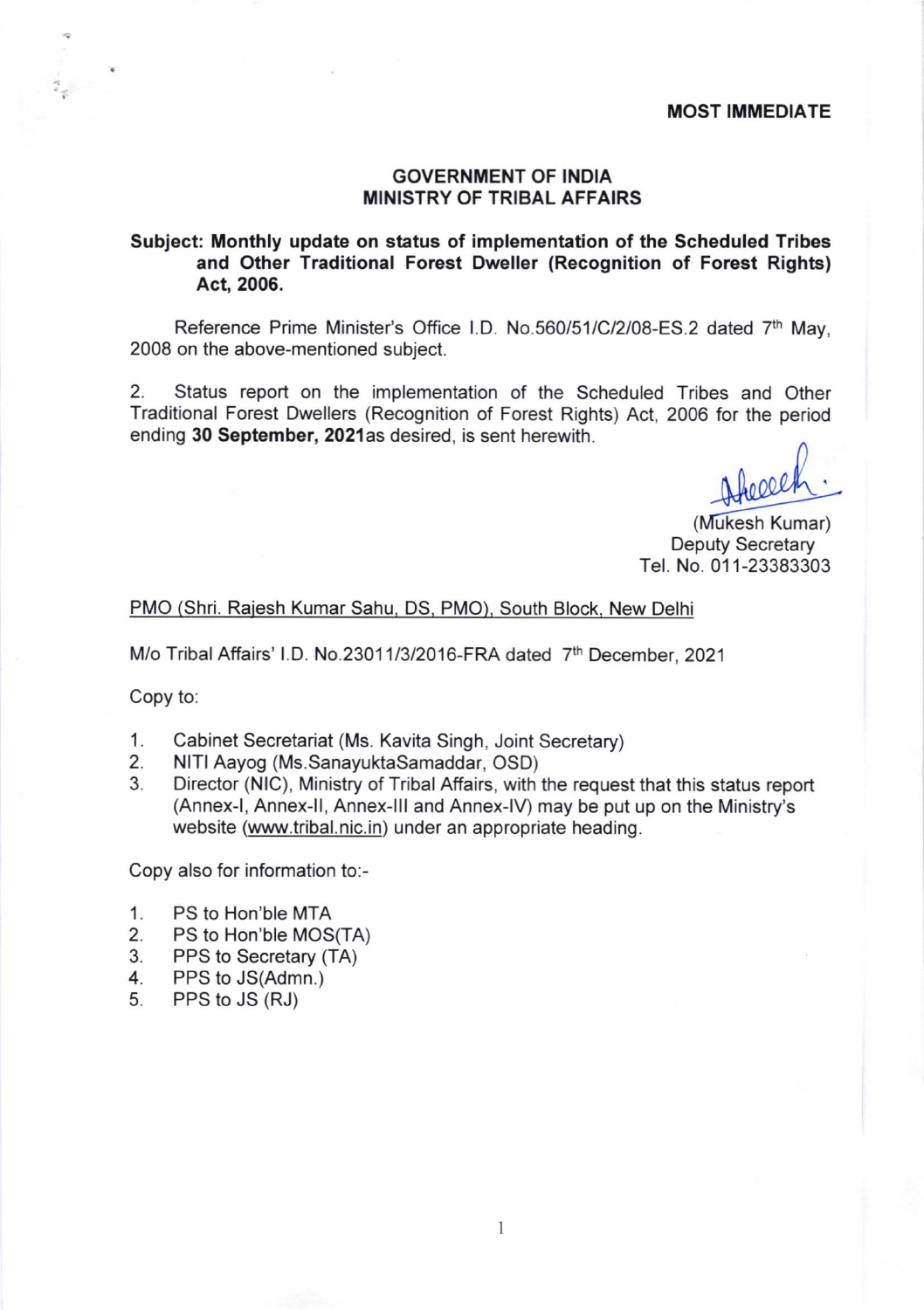# GOVERNMENT OF INDIA MINISTRY OF TRIBAL AFFAIRS

Status report on implementation of the Scheduled Tribes and Other Traditional Forest Dwellers (Recognition of Forest Rights) Act, 2006 ffor the period ending 30.09.20211

. . . . . . . . . . . . . . . . . .

Readiness of the States in the implementation of the Act

 $\tilde{r}$ 

- (i) An updated status of State-wise implementation of the Act is given in Annexure-|. As per the information collected till now; 42,96,452 claims (41,26,807 individual and 1,69,645 community claims) have been filed and 20,74,295 titles (19,73,349 individual and '1,00,946 community claims) have been distributed.
- A total of 37,14,953 (86.47%) claims have been disposed of. (ii)
- A statement on claims received and distribution of title deeds in various states, as in Annexure-II, is being maintained. (iii)